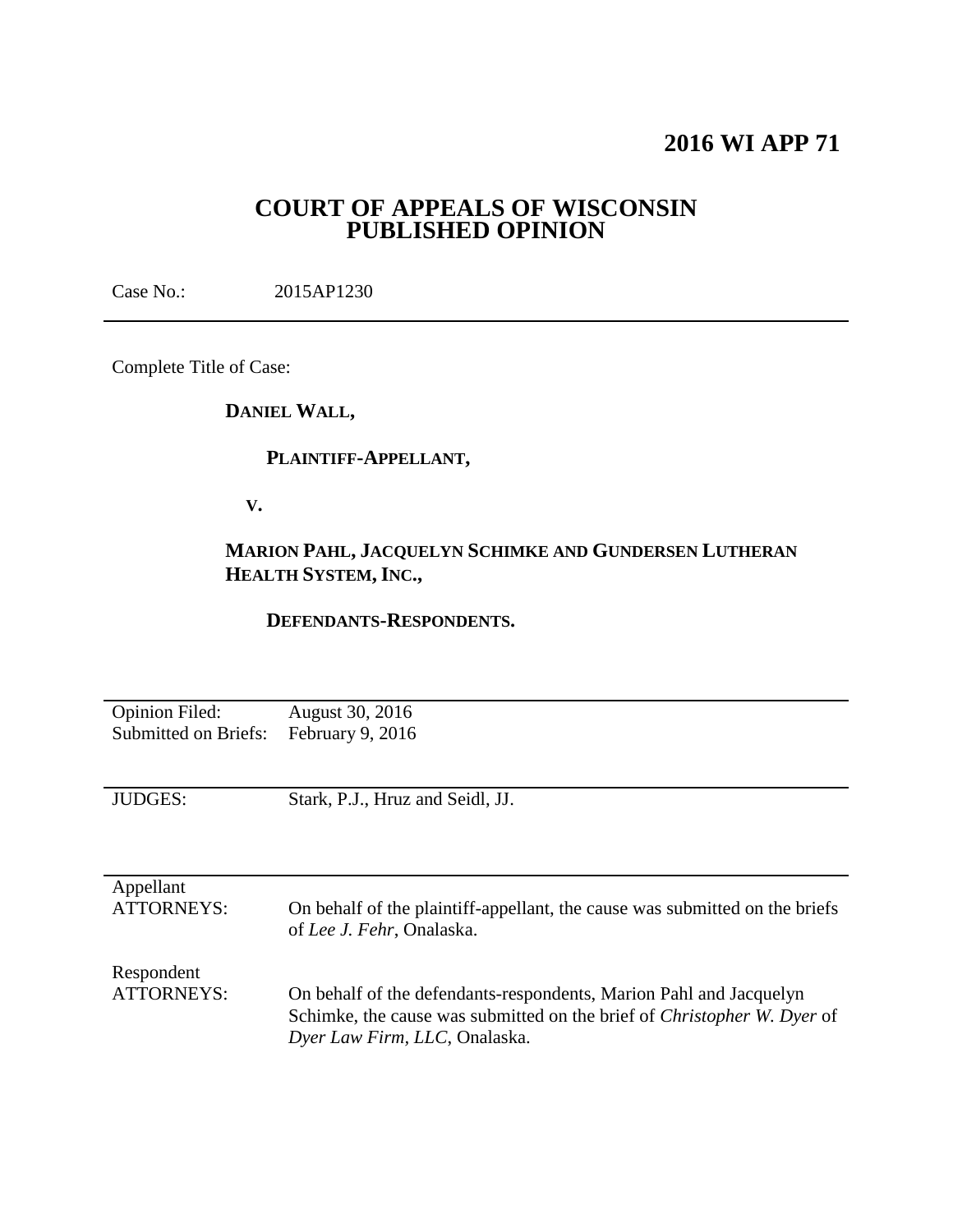On behalf of the defendant-respondent, Gundersen Lutheran Health System, Inc., the cause was submitted on the brief of *Matthew J. Duchemin* and *Rachel A. Graham* of *Quarles & Brady LLP*, Madison.

A nonparty brief was filed by *Mitchell Hagopian* and *Shirin Cabraal*, Madison, for Disability Rights Wisconsin.

A nonparty brief was filed by *James A. Friedman* of *Godfrey & Kahn, S.C.,* Madison, for Wisconsin Hospital Association, Inc.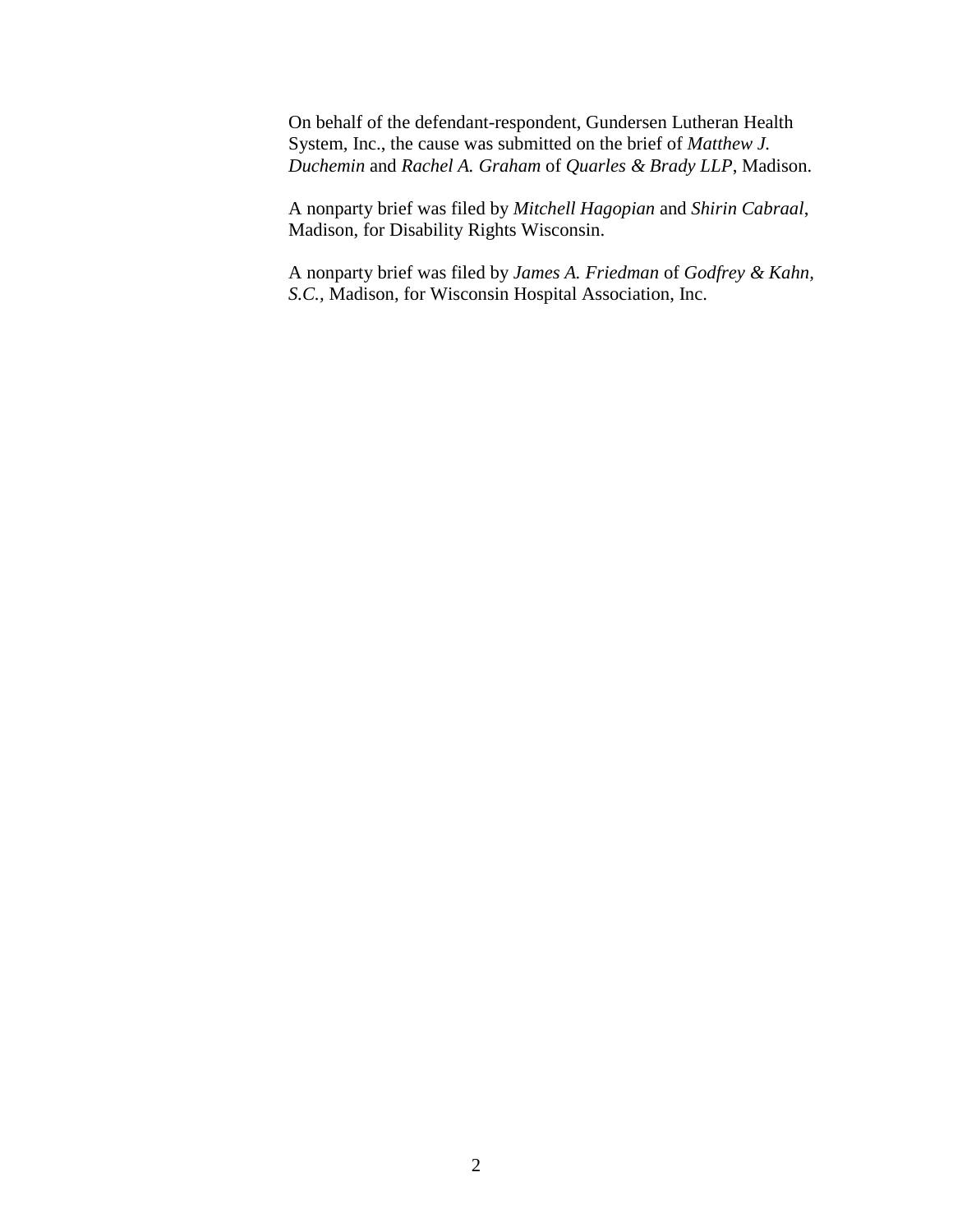## 2016 WI App 71

## **COURT OF APPEALS DECISION DATED AND FILED**

### **August 30, 2016**

**Diane M. Fremgen Clerk of Court of Appeals**

#### **NOTICE**

**This opinion is subject to further editing. If published, the official version will appear in the bound volume of the Official Reports.** 

**A party may file with the Supreme Court a petition to review an adverse decision by the Court of Appeals.** *See* **WIS. STAT. § 808.10 and RULE 809.62.** 

**Appeal No. 2015AP1230 Cir. Ct. No. 2014CV229 STATE OF WISCONSIN IN COURT OF APPEALS**

**DANIEL WALL,**

 **PLAINTIFF-APPELLANT,**

 **V.**

**MARION PAHL, JACQUELYN SCHIMKE AND GUNDERSEN LUTHERAN HEALTH SYSTEM, INC.,**

 **DEFENDANTS-RESPONDENTS.**

APPEAL from orders of the circuit court for Trempealeau County:

JOHN A. DAMON, Judge. *Affirmed*.

Before Stark, P.J., Hruz and Seidl, JJ.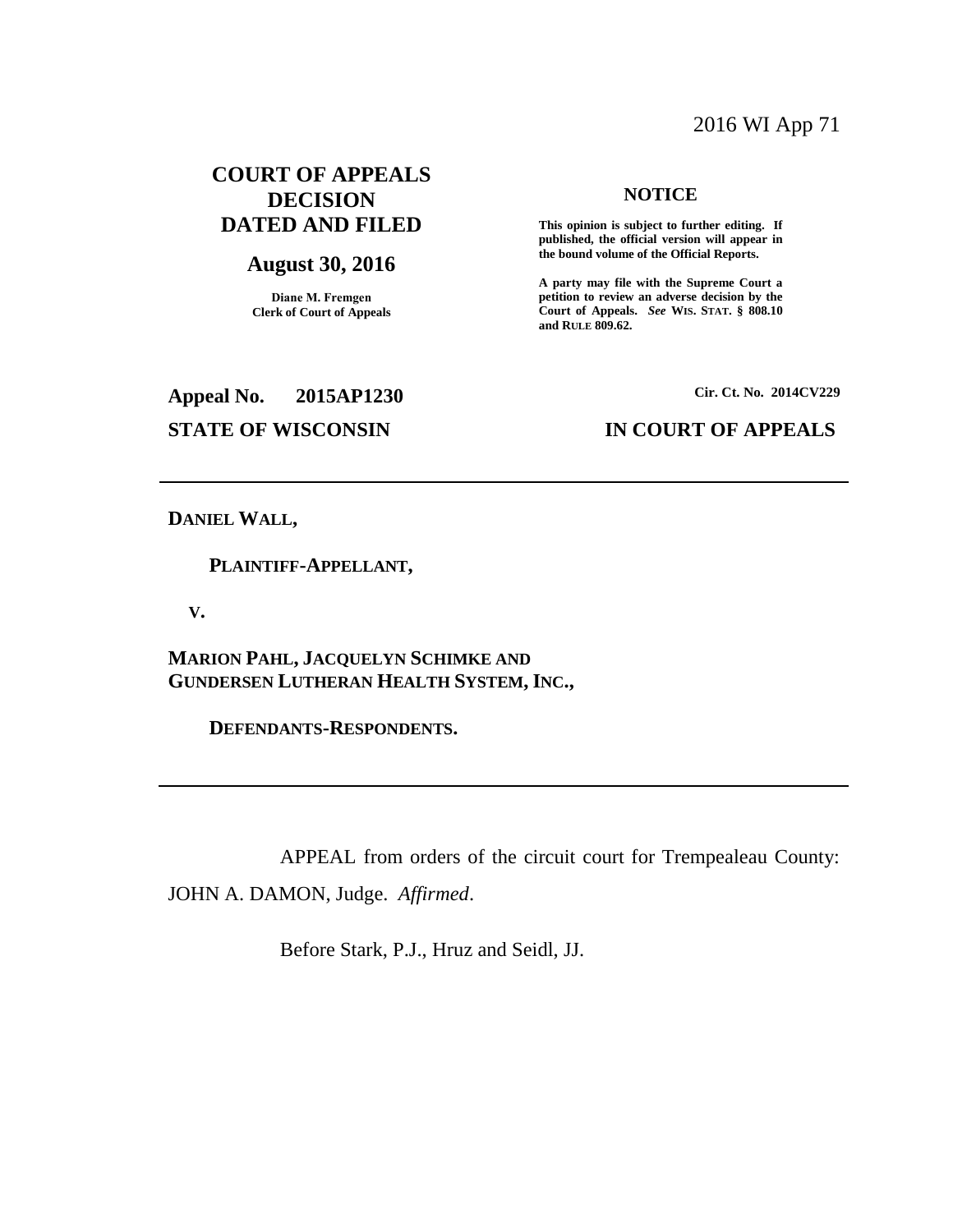¶1 STARK, P.J. Daniel Wall appeals orders dismissing his claims against Marion Pahl, Jacquelyn Schimke, and Gundersen Lutheran Health System, Inc. Wall contends Pahl and Schimke violated WIS. STAT.  $\S$  146.82,<sup>1</sup> which prohibits the release of patient health care records except in specific circumstances enumerated in the statute. Wall also asserts Gundersen violated WIS. STAT. § 146.83(4)(b) by improperly concealing or withholding patient health care records. The circuit court concluded Wall's complaint failed to state a claim on which relief could be granted. We agree and affirm.

#### **BACKGROUND**

¶2 Because this case is before us on review of the circuit court's decision on a motion to dismiss, the following facts are taken from Wall's complaint and are accepted as true for purposes of this appeal. *See Walberg v. St. Francis Home, Inc.*, 2005 WI 64, ¶6, 281 Wis. 2d 99, 697 N.W.2d 36.

¶3 Gundersen is a Wisconsin corporation in the business of providing health care services. In the past, Wall has been a patient of Gundersen. At some point, Gundersen provided Wall with an "audit trail of people who [had] accessed his health care records." After reviewing the audit trail, Wall learned that Gundersen employees Pahl and Schimke had "accessed and observed" his health care records.<sup>2</sup> Wall did not authorize or provide consent for Pahl or Schimke to access his health care records. Pahl and Schimke failed to follow Gundersen's

<sup>&</sup>lt;sup>1</sup> All references to the Wisconsin Statutes are to the 2013-14 version unless otherwise noted.

 $2^2$  The complaint also alleged a third employee had accessed Wall's health care records. However, that employee was not named as a defendant.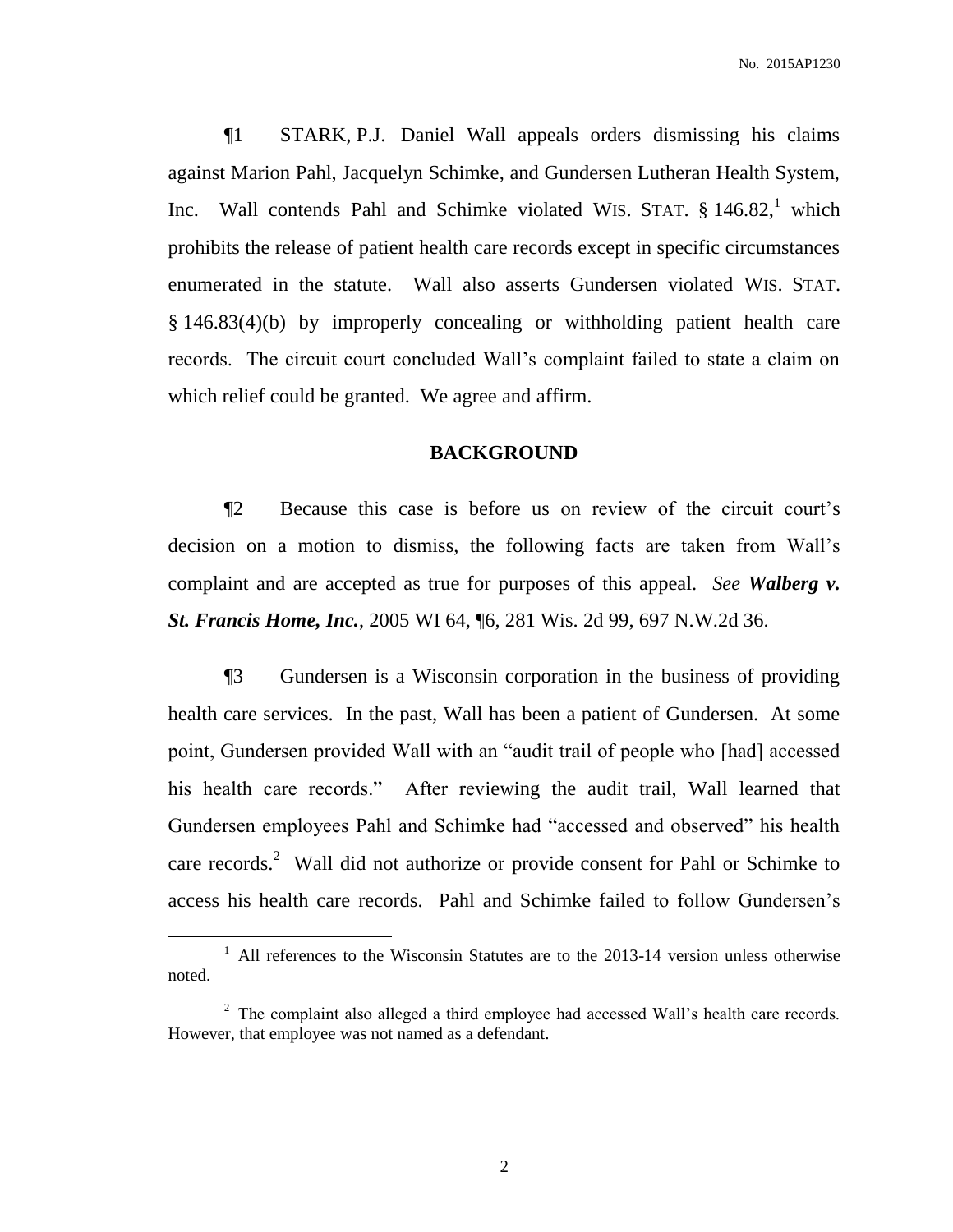policies and procedures for gaining Wall's consent to access the records. In addition, neither Pahl nor Schimke had "legitimate cause" to access the records.

¶4 Wall submitted a written request to Gundersen for the "reason why [Pahl and Schimke] accessed his confidential medical records." Gundersen responded it had "completed its investigation into whether [Pahl and Schimke] had legal authorization to access [Wall's] health care records and why[.]" However, it concealed the results of that investigation from Wall.

¶5 Wall's complaint asserted claims against Pahl and Schimke for "invasion of privacy of medical records." In addition, it alleged Gundersen had violated WIS. STAT. § 146.83(4)(b) by "block[ing] and hinder[ing] [Wall] from investigating the reason why and authority upon which [Pahl and Schimke] accessed [Wall's] health care records." The complaint also alleged Gundersen had violated the federal regulations promulgated under the Health Insurance Portability and Accountability Act (HIPAA) by failing to answer Wall's inquiry into why Pahl and Schimke accessed his medical records. Wall sought punitive damages from all three defendants.

¶6 Pahl and Schimke moved to dismiss Wall's claims, and Gundersen filed a separate motion to dismiss. In support of their motion, Pahl and Schimke noted that, aside from a generic reference to WIS. STAT. ch. 146, Wall's complaint did not identify the legal basis for his "invasion of privacy of medical records" claims. Regardless, Pahl and Schimke argued Wall's claims failed, as a matter of law, because the complaint did not state a claim for invasion of privacy under WIS. STAT. § 995.50, for a violation of HIPAA, or for a violation of WIS. STAT. §§ 146.82 or 146.83. In response, Wall clarified that his claims against Pahl and Schimke were based solely on ch. 146, in that Pahl and Schimke "did not have the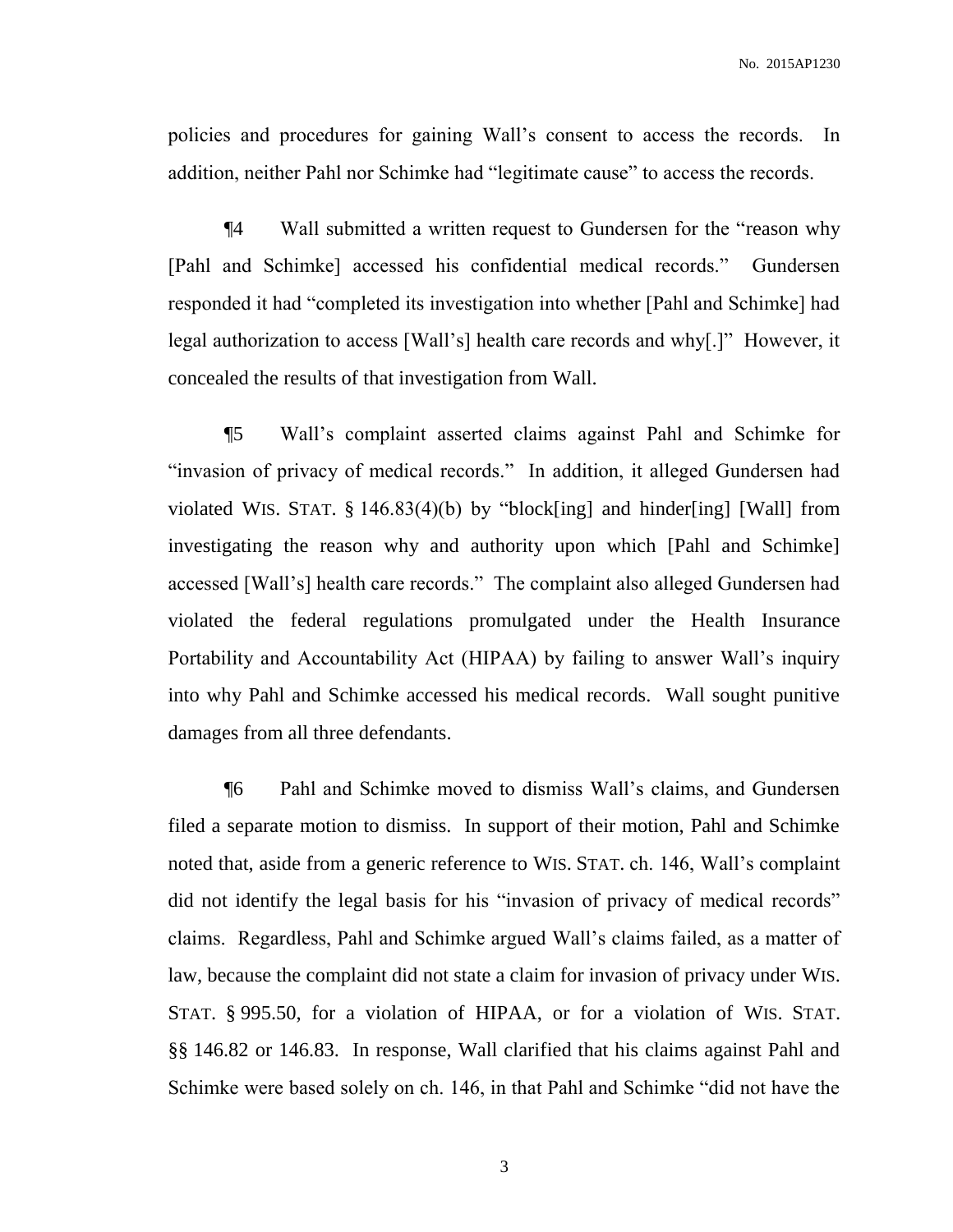'informed consent' required by Chapter 146 to see [his] records," and none of the exceptions to the informed consent requirement in ch. 146 applied. In other words, Wall contended Pahl and Schimke had violated § 146.82. Wall also clarified, in response to Gundersen's motion, that his sole claim against Gundersen was for an alleged violation of  $\S$  146.83(4)(b).<sup>3</sup>

¶7 The circuit court granted all three defendants' motions to dismiss. The court reasoned that, in order to state a claim for relief under WIS. STAT. ch. 146 against Pahl, Schimke, or Gundersen, Wall's complaint needed to allege that Pahl and Schimke "disclosed" Wall's medical records "to other people." The court concluded Wall's complaint failed to do so, in that it merely alleged Pahl and Schimke "briefly accessed" Wall's medical records without his knowledge, but it failed to allege they "released, published or disclosed his medical record in any way." Wall now appeals from the orders dismissing his claims. $4$ 

#### **DISCUSSION**

¶8 Whether a complaint states a claim upon which relief can be granted is a question of law that we review independently. *Data Key Partners v. Permira Advisers LLC*, 2014 WI 86, ¶17, 356 Wis. 2d 665, 849 N.W.2d 693. When reviewing a circuit court's decision on a motion to dismiss for failure to state a claim, we accept the facts alleged in the complaint as true and draw all reasonable

 $\overline{a}$ 

<sup>&</sup>lt;sup>3</sup> WISCONSIN STAT. § 146.84(1) imposes civil liability for violations of WIS. STAT. §§ 146.82 and 146.83.

<sup>&</sup>lt;sup>4</sup> At our request, the Wisconsin Hospital Association and Disability Rights Wisconsin submitted amicus briefs in this appeal. We thank both entities for their participation in this matter.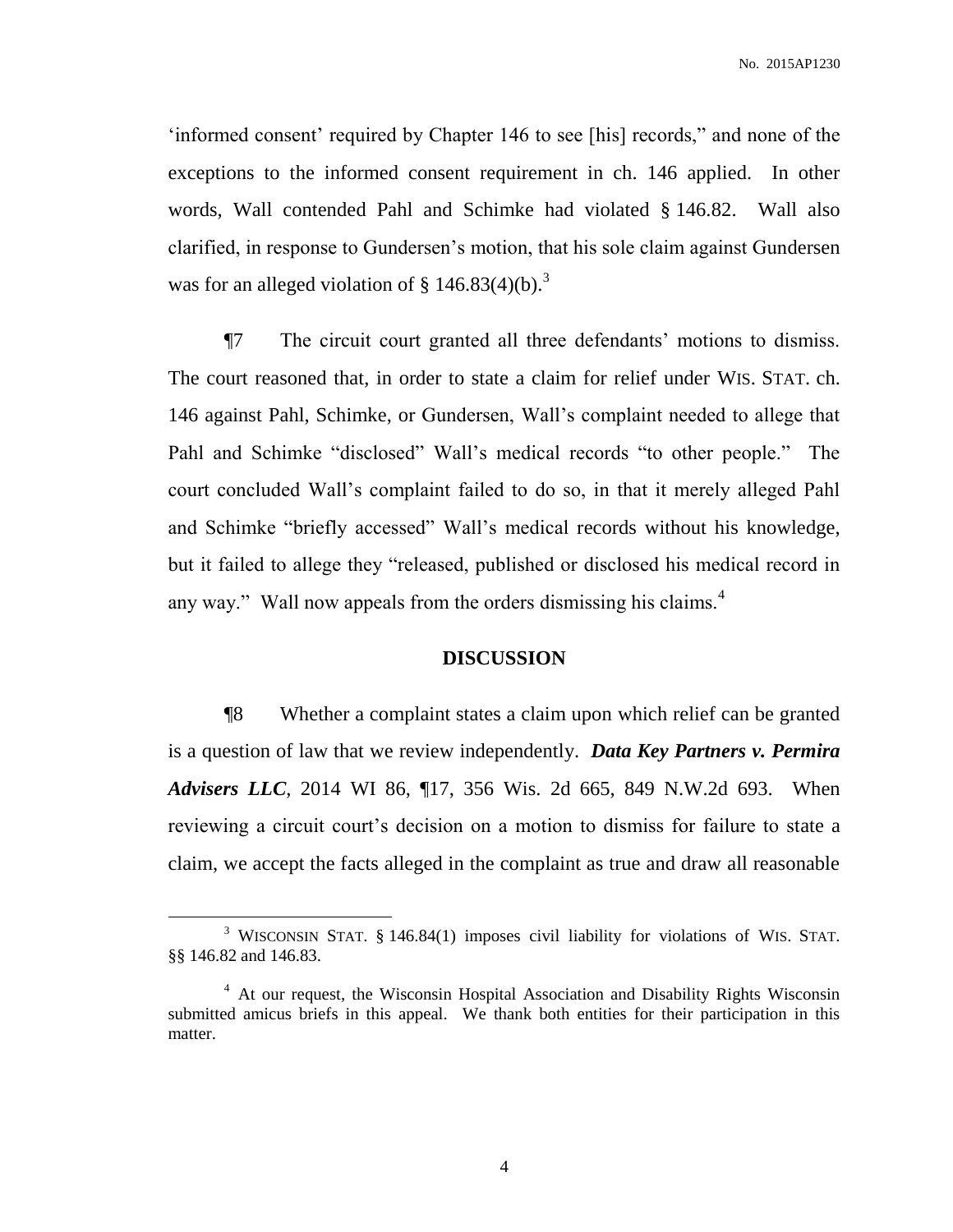inferences from those facts in the plaintiff's favor. *See id.*, ¶¶18-19. However, we need not accept as true any legal allegations in the complaint. *Id.*, ¶19. In addition, we may not consider any facts outside the complaint. *Id.*

¶9 In this case, whether Wall's complaint states a claim for relief hinges on the interpretation of several statutes. Statutory interpretation presents a question of law that we review independently. *Domino v. Walworth Cty.*, 118 Wis. 2d 488, 493, 347 N.W.2d 917 (Ct. App. 1984). Our analysis begins with the plain language of the statute. *State ex rel. Kalal v. Circuit Court for Dane Cty.*, 2004 WI 58, ¶45, 271 Wis. 2d 633, 681 N.W.2d 110. "Statutory language is given its common, ordinary, and accepted meaning, except that technical or speciallydefined words or phrases are given their technical or special definitional meaning." *Id.* In addition, statutory language is interpreted "in the context in which it is used; not in isolation but as part of a whole; in relation to the language of surrounding or closely-related statutes; and reasonably, to avoid absurd or unreasonable results." *Id.*, ¶46. "If this process of analysis yields a plain, clear statutory meaning, then there is no ambiguity, and the statute is applied according to this ascertainment of its meaning." *Id.* (quoting *Bruno v. Milwaukee Cty.*, 2003 WI 28, ¶20, 260 Wis. 2d 633, 660 N.W.2d 656).

#### **I. Wall's claims against Pahl and Schimke**

¶10 Wall contends Pahl and Schimke violated WIS. STAT. § 146.82, entitled "Confidentiality of patient health care records." Subsection (1) of that statute, entitled "Confidentiality," provides, in relevant part, "All patient health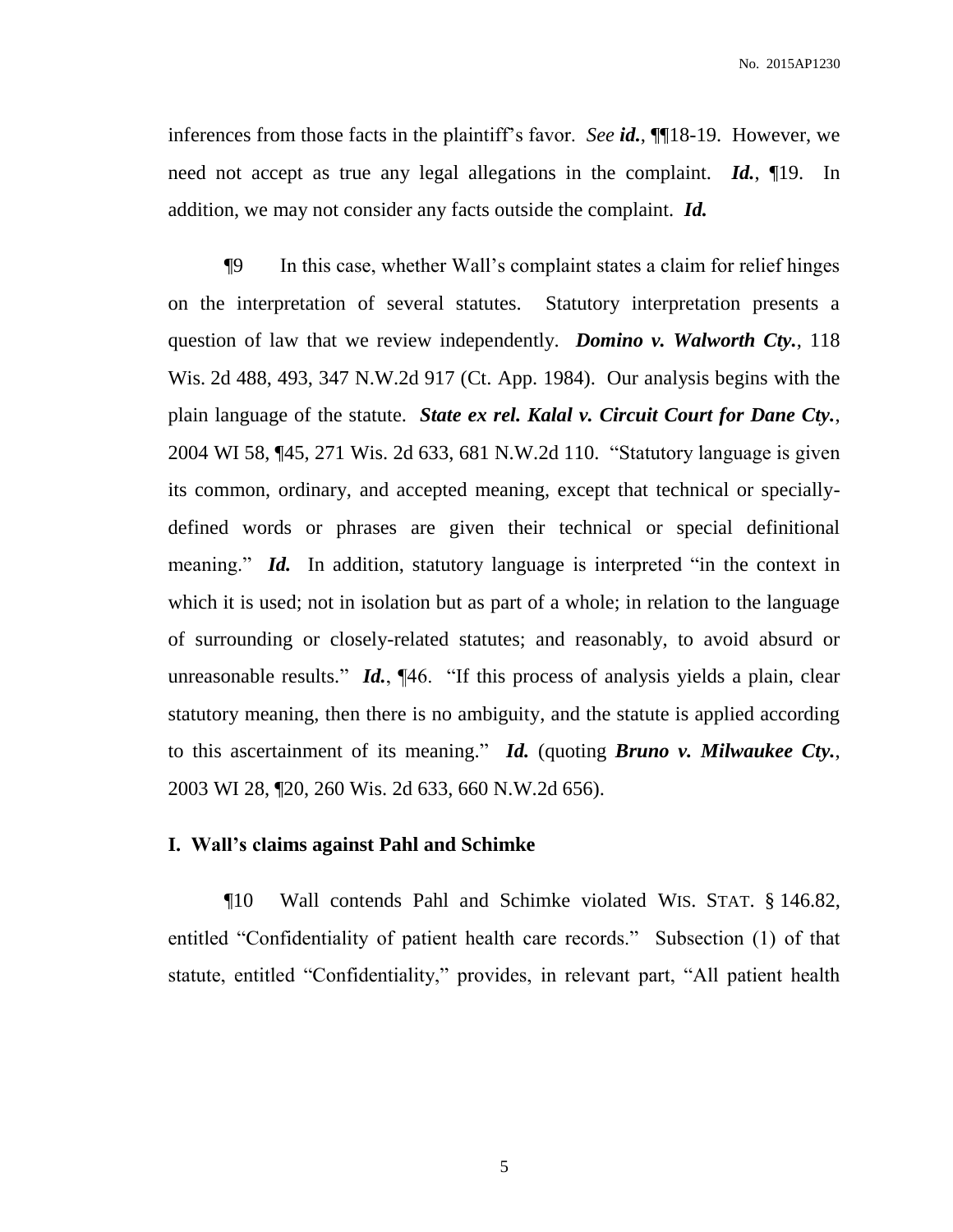care records<sup>[5]</sup> shall remain confidential. Patient health care records may be released only to the persons designated in this section or to other persons with the informed consent of the patient or of a person authorized by the patient." Subsection (2), entitled "Access without informed consent," then enumerates several situations in which, "[n]otwithstanding sub. (1)," patient health care records "shall be released upon request without informed consent."

¶11 Wall's complaint alleges Pahl and Schimke accessed his patient health care records without informed consent and without "legitimate cause" to do so. Accepting these allegations as true for purposes of this appeal, Pahl and Schimke nevertheless argue Wall's WIS. STAT. § 146.82 claim fails because Wall has not alleged they "released" any of his patient health care records. Pahl and Schimke contend the statutory term "release" requires disclosure of patient health

WIS. STAT. § 146.81(4).

 $5$  The term "patient health care records" is defined as:

all records related to the health of a patient prepared by or under the supervision of a health care provider; and all records made by an ambulance service provider, as defined in s. 256.01(3), an emergency medical technician, as defined in s. 256.01(5), or a first responder, as defined in s. 256.01(9), in administering emergency care procedures to and handling and transporting sick, disabled, or injured individuals. "Patient health care records" includes billing statements and invoices for treatment or services provided by a health care provider and includes health summary forms prepared under s. 302.388(2). "Patient health care records" does not include those records subject to s. 51.30, reports collected under s. 69.186, records of tests administered under s. 252.15(5g) or (5j), 343.305, 938.296(4) or (5) or 968.38(4) or (5), records related to sales of pseudoephedrine products, as defined in s. 961.01(20c), that are maintained by pharmacies under s. 961.235, fetal monitor tracings, as defined under s. 146.817(1), or a pupil's physical health records maintained by a school under s. 118.125.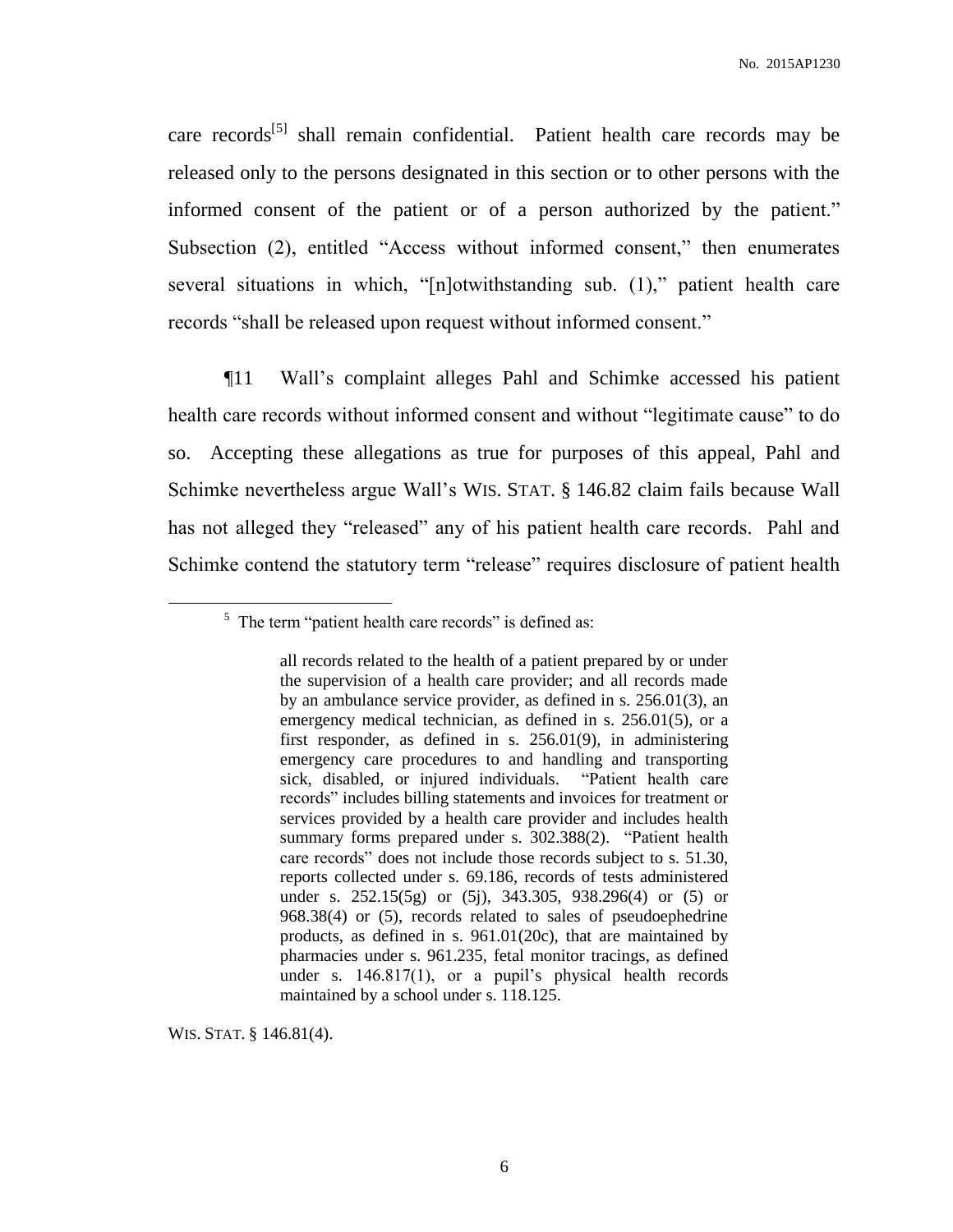care records or the information contained therein to someone outside the organization holding the records. In contrast, Wall contends that, whenever an employee of a health care organization accesses a patient's records, the organization has "released" the records to the employee for purposes of § 146.82.

¶12 The term "release" is not defined in WIS. STAT. ch. 146. When a statutory term is undefined, its ordinary and accepted meaning can be established by reference to a recognized dictionary. *Door Cty. Highway Dep't v. DILHR*, 137 Wis. 2d 280, 293-94, 404 N.W.2d 548 (Ct. App. 1987). Here, however, the relevant dictionary definitions are unhelpful. One dictionary defines "release" in the relevant context as "allow (information) to be generally available" and provides the example "*no details about the contents of the talks were released.*" NEW OXFORD AMERICAN DICTIONARY 1438 (2001). Another dictionary defines "release" as "to permit to be issued, published, etc." WEBSTER'S NEW WORLD DICTIONARY 404 (1979). Both of these definitions can reasonably be read as encompassing both the dissemination of information to someone outside the organization holding the information and the internal dissemination of information from an organization to its employee.

¶13 Although dictionary definitions do not clarify the meaning of the term "release" as it is used in WIS. STAT. § 146.82, a statutory term is not ambiguous if its meaning can be discerned when read in context with surrounding or closely related statutes. *See Kalal*, 271 Wis. 2d 633, ¶46. Here, Pahl, Schimke, and the Wisconsin Hospital Association urge us to look to WIS. STAT. § 146.816 for guidance.

¶14 WISCONSIN STAT. § 146.816 is entitled "Uses and disclosures of protected health information." Enacted in 2013, § 146.816 was intended to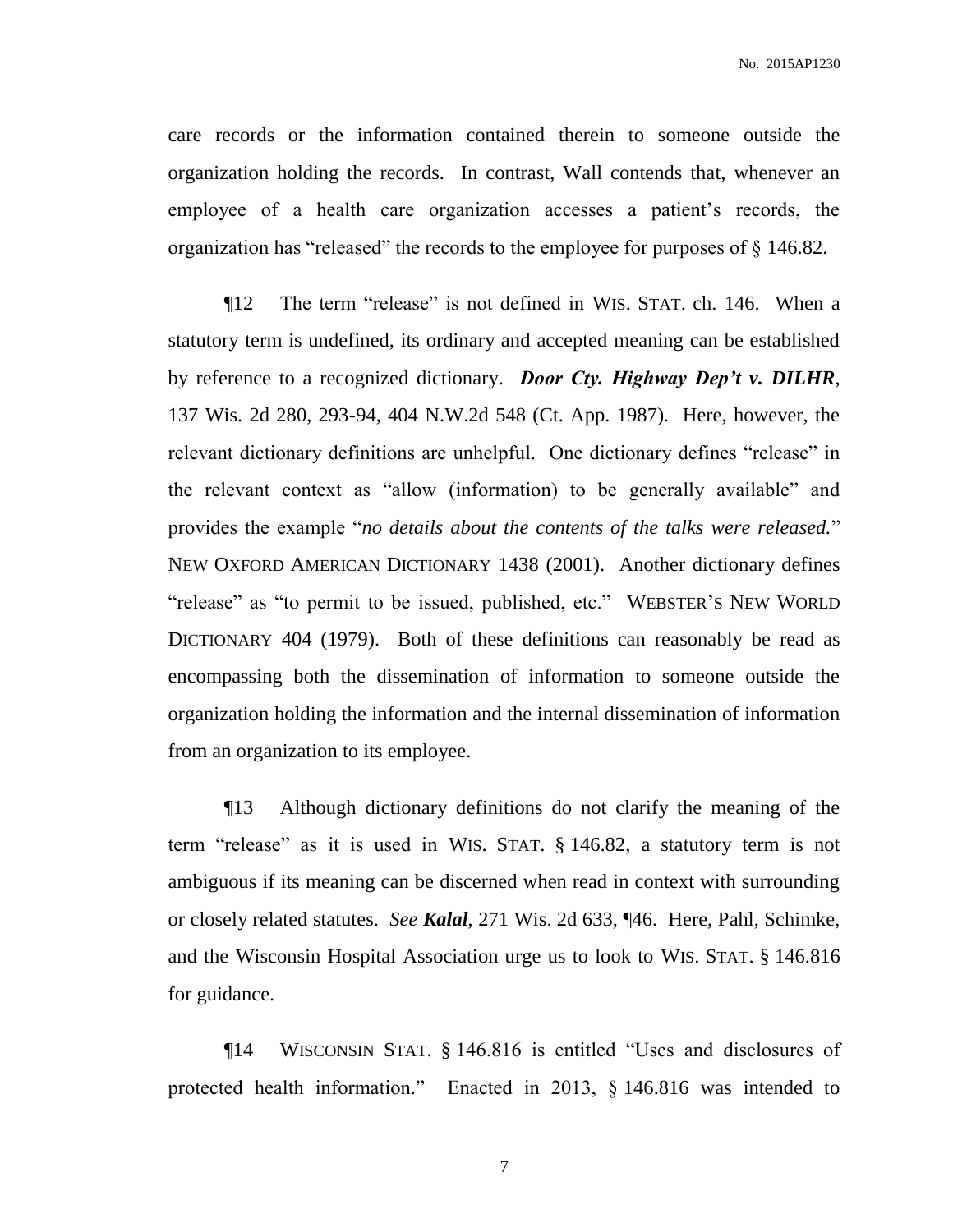"change[] state confidentiality laws on patient health care records … to more closely track … [HIPAA]."<sup>6</sup> Laura Rose, Wis. Legislative Council Act Memo: 2013 Wis. Act 238, Patient Health Care Records Confidentiality (May 19, 2014), http://docs.legis.wisconsin.gov/2013/related/lcactmemo/act238.pdf. Under § 146.816, a covered entity<sup>7</sup> that uses, discloses, or requests disclosure of protected health information<sup>8</sup> in a patient health care record is exempt from the

(1) A health plan.

 $\overline{a}$ 

(2) A health care clearinghouse.

(3) A health care provider who transmits any health information in electronic form in connection with a transaction covered by this subchapter.

<sup>8</sup> "Protected health information" is defined in WIS. STAT. § 146.816(1)(f) by reference to 45 C.F.R. § 160.103, which provides:

> Protected health information means individually identifiable health information:

(1) Except as provided in paragraph (2) of this definition, that is:

(i) Transmitted by electronic media;

(ii) Maintained in electronic media; or

(iii) Transmitted or maintained in any other form or medium.

(2) Protected health information excludes individually identifiable health information:

(i) In education records covered by the Family Educational Rights and Privacy Act, as amended, 20 U.S.C. 1232g;

(ii) In records described at 20 U.S.C.  $1232g(a)(4)(B)(iv)$ ;

(continued)

<sup>6</sup> WISCONSIN STAT. § 146.82 was enacted in 1979. *See* 1979 Wis. Laws, ch. 221, § 649t. Those portions of the statutory language that are relevant to this case have not changed since that time.

<sup>&</sup>lt;sup>7</sup> WISCONSIN STAT. § 146.816(1)(b) specifies that "covered entity" has the meaning given in 45 C.F.R. § 160.103, which defines the term as: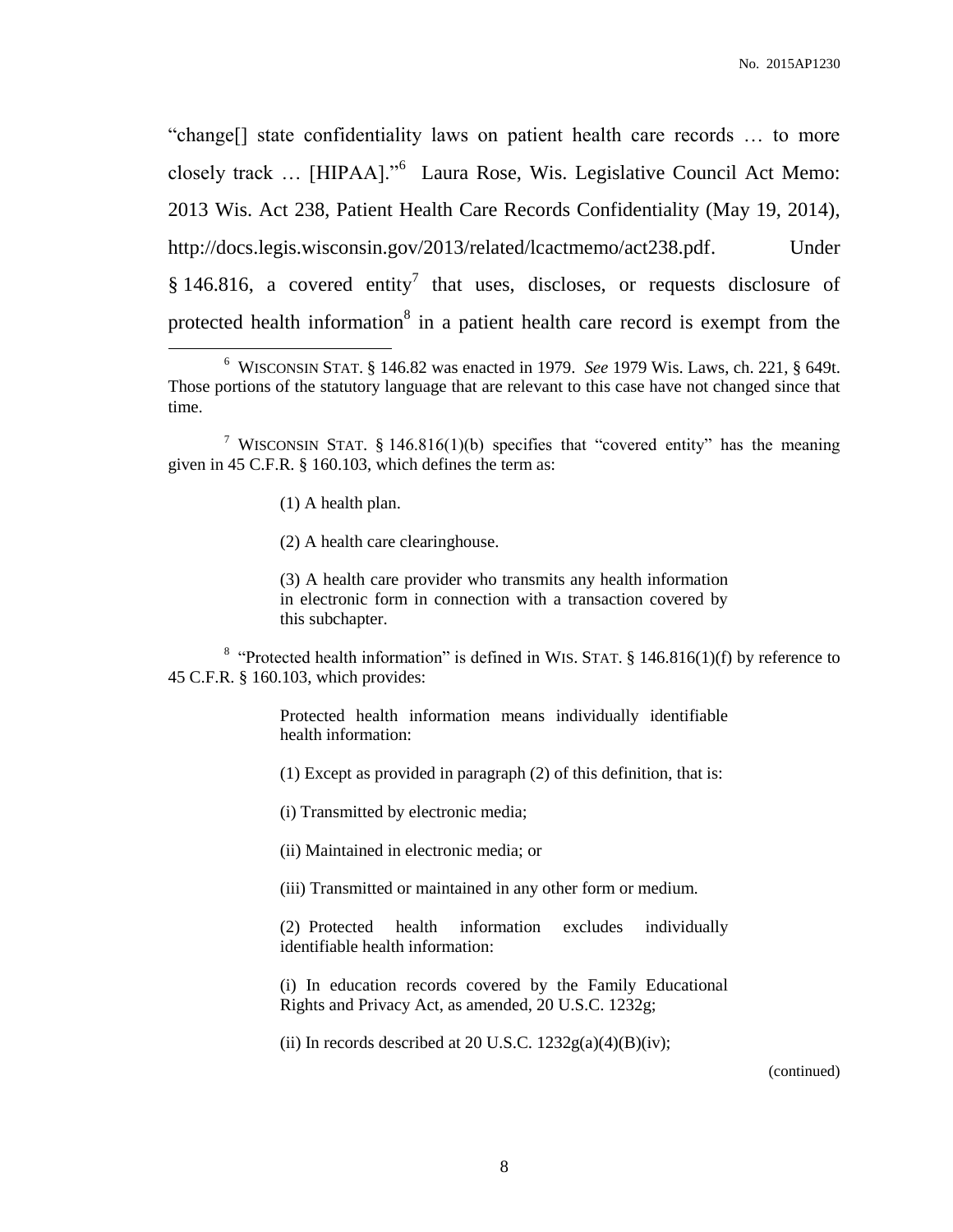confidentiality requirements of WIS. STAT. § 146.82, the statute at issue in this case, if the use, disclosure, or request for disclosure complies with federal regulations and is made for the purposes of treatment, payment, or health care operations. *See* § 146.816(2); *see also* Wisconsin Legislative Council Act Memo: 2013 Wis. Act 238, Patient Health Care Records Confidentiality.

¶15 WISCONSIN STAT. § 146.816 expressly distinguishes between "use" and "disclosure" of protected health information and defines those terms by reference to 45 C.F.R. § 160.103. As used in § 146.816, "disclosure" means "the release, transfer, provision of access to, or divulging in any manner of information outside the entity holding the information," 45 C.F.R. § 160.103, and includes "redisclosures and rereleases of information,"  $\S$  146.816(1)(c). "Use," in turn, means "with respect to individually identifiable health information,<sup>[9]</sup> the sharing,

<sup>9</sup> "Individually identifiable health information" means:

 $\overline{a}$ 

information that is a subset of health information, including demographic information collected from an individual, and:

(1) Is created or received by a health care provider, health plan, employer, or health care clearinghouse; and

(2) Relates to the past, present, or future physical or mental health or condition of an individual; the provision of health care to an individual; or the past, present, or future payment for the provision of health care to an individual; and

(i) That identifies the individual; or

(continued)

<sup>(</sup>iii) In employment records held by a covered entity in its role as employer; and

<sup>(</sup>iv) Regarding a person who has been deceased for more than 50 years.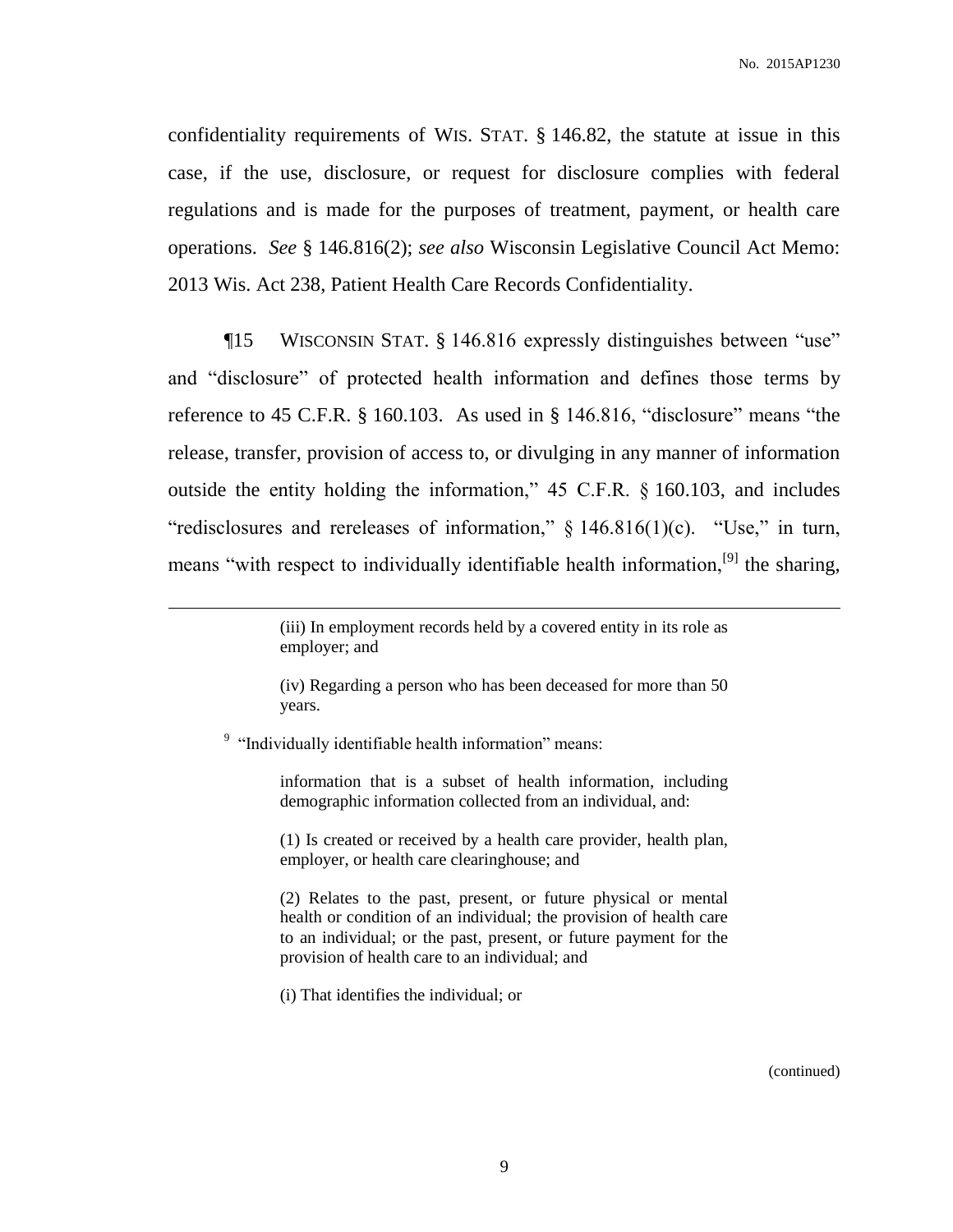employment, application, utilization, examination, or analysis of information within an entity that maintains such information." Sec. 146.816(1)(i); 45 C.F.R.  $§ 160.103.$ 

 $\P$ 16 Notably, the term "disclosure" in WIS. STAT. § 146.816(1)(c) incorporates the term "release." *See* 45 C.F.R. § 160.103. Accordingly, "release" is one means of "disclosure" under 45 C.F.R. § 160.103. In addition, "disclosure" expressly refers only to disseminating information "outside the entity holding the information." *Id.* Conversely, the term "use" refers to the handling of information within the entity holding the information. *See* § 146.816(1)(i); 45 C.F.R. § 160.103. The latter is akin to what Pahl and Schimke are alleged to have done in this case. Thus, at first blush, reading WIS. STAT. § 146.82 in context with § 146.816 supports Pahl and Schimke's argument that they did not "release"

45 C.F.R. § 160.103.

"Health information," in turn, means:

any information, including genetic information, whether oral or recorded in any form or medium, that:

(1) Is created or received by a health care provider, health plan, public health authority, employer, life insurer, school or university, or health care clearinghouse; and

(2) Relates to the past, present, or future physical or mental health or condition of an individual; the provision of health care to an individual; or the past, present, or future payment for the provision of health care to an individual.

*Id.*

<sup>(</sup>ii) With respect to which there is a reasonable basis to believe the information can be used to identify the individual.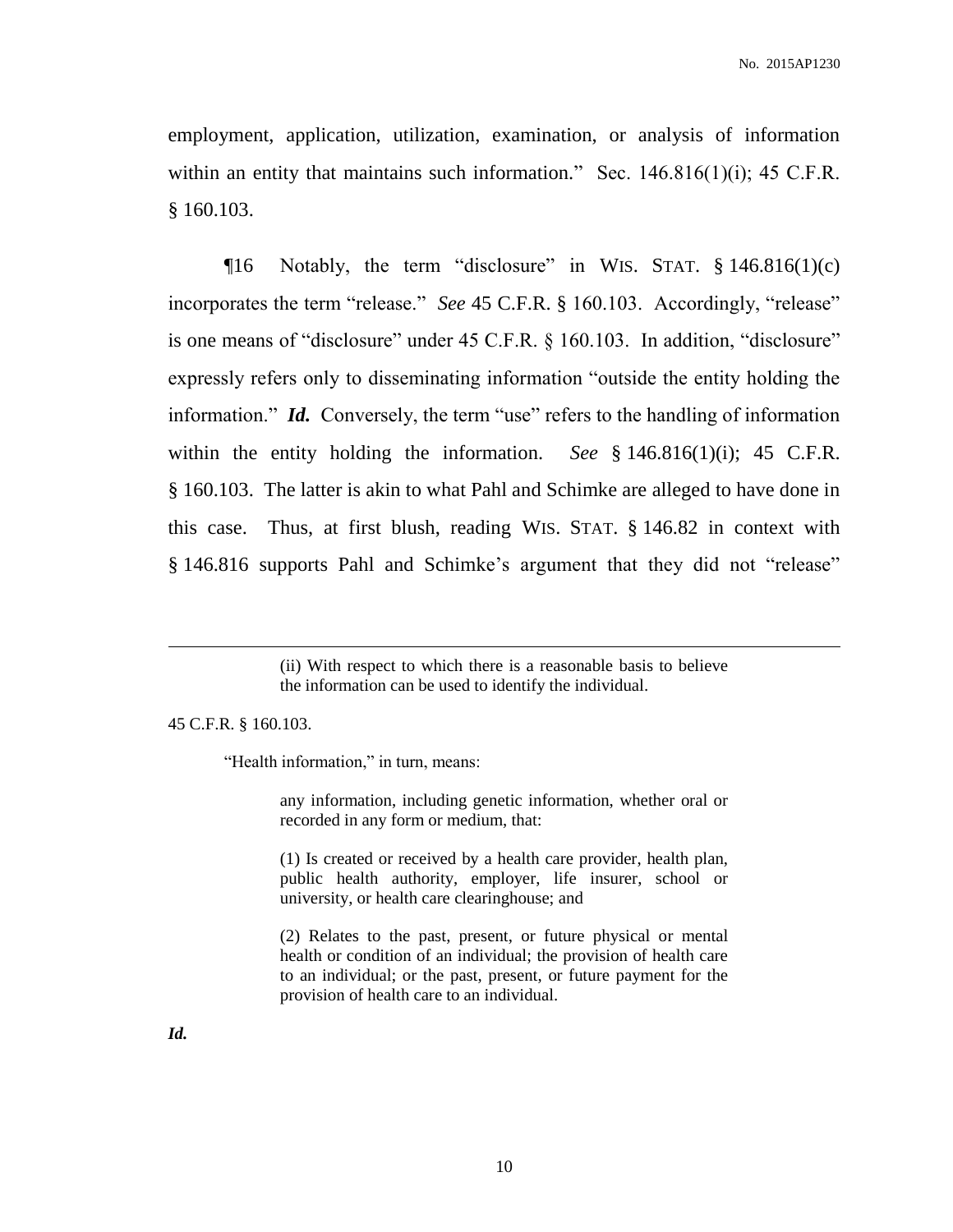Wall's patient health care records because Wall does not allege they revealed any information from those records to anyone outside Gundersen.

¶17 There are, however, potential weaknesses in this analysis. First, the definition of "disclosure" in 45 C.F.R. § 160.103 can be read in two ways. Again, under that regulation, "disclosure" means "the release, transfer, provision of access to, or divulging in any manner of information outside the entity holding the information." *Id.* In this definition, the modifier "outside the entity holding the information" could be read as applying to each of the preceding terms describing what is being done with the information, that is "release," "transfer," "provision of access to," and "divulging in any manner." If that reading were correct, it could suggest that the term "release," by itself, is not limited to the dissemination of information to persons outside the entity holding the information—if the unmodified term "release" included only the provision of information to persons outside the entity, the modifier "outside the entity holding the information" arguably would be unnecessary.

¶18 Conversely, one could also read the phrase "outside the entity holding the information" as modifying only the term describing what is being done with the information that immediately precedes it—that is, "divulging in any manner." Under this reading, the term "disclosure," as defined in 45 C.F.R. § 160.103, would simply include "release," without specifying whether the release of information was to someone inside or outside the organization holding the information. We have already concluded the term "release," on its own, can reasonably be read as encompassing both the dissemination of information within an organization and to persons outside the organization. Thus, without the modifier "outside the entity holding the information," the term "release" in 45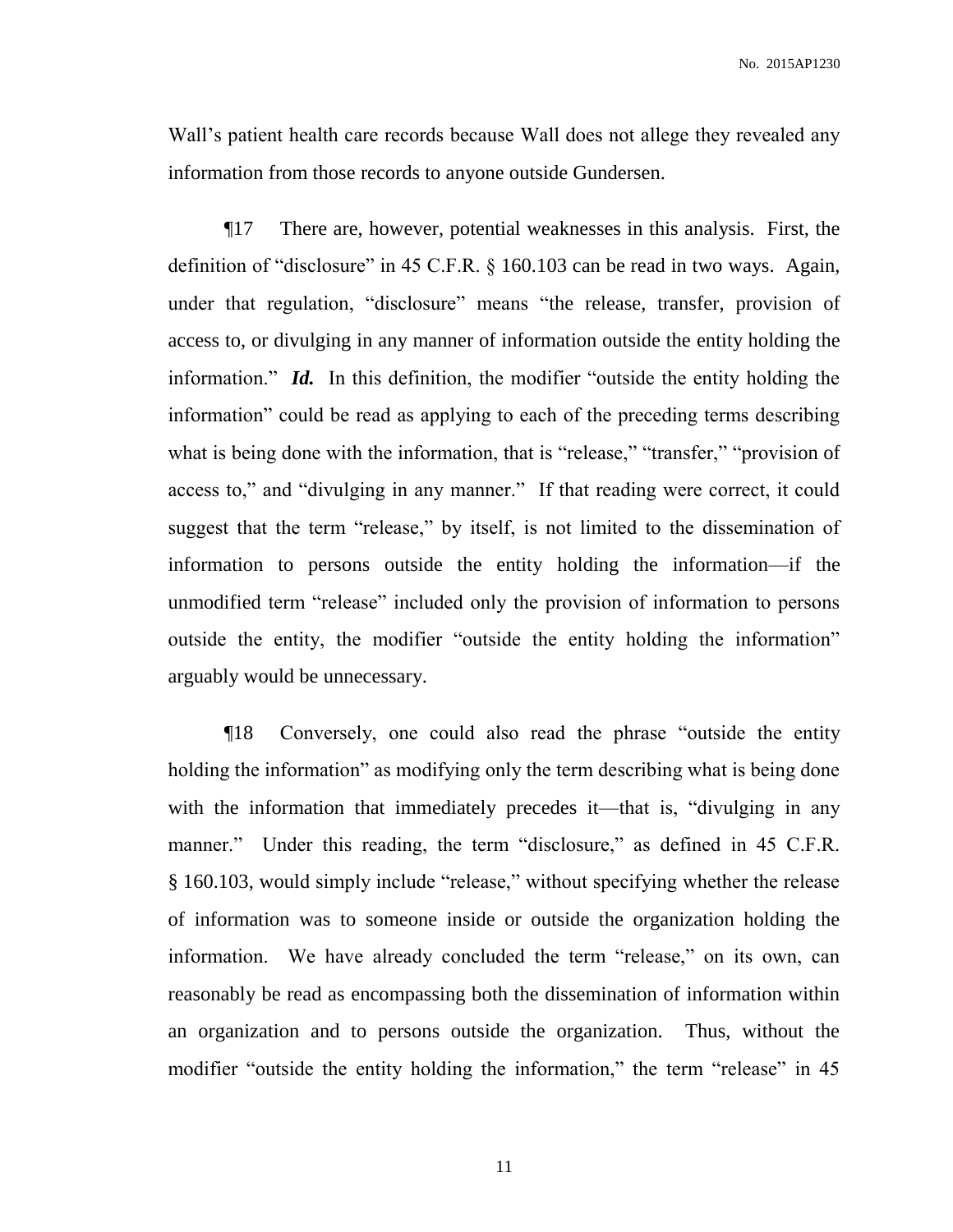C.F.R. § 160.103 is arguably just as ambiguous as the term "release" in WIS. STAT. § 146.82.

¶19 There is an additional and even more compelling problem with using the definitions of "disclosure" and "use" that are set forth in 45 C.F.R. § 160.103 and incorporated into WIS. STAT. § 146.816 to inform our understanding of the term "release" in WIS. STAT.  $\S$  146.82. Section 146.816(2) provides that  $\S$  146.82 "do[es] not apply to a use, disclosure, or request for disclosure of protected health information by a covered entity" if the use, disclosure, or request for disclosure complies with the relevant federal regulations and is for the purposes of treatment, payment, or health care operations.<sup>10</sup> If the term "release" in  $\S$  146.82 did not

 $10$  WISCONSIN STAT. § 146.816(2) reads in full:

 $\overline{a}$ 

(a) The covered entity or its business associate makes the use, disclosure, or request for disclosure in compliance with 45 CFR 164.500 to 164.534.

(b) The covered entity or its business associate makes the use, disclosure, or request for disclosure in any of the following circumstances:

- 1. For purposes of treatment.
- 2. For purposes of payment.
- 3. For purposes of health care operations.

Sections 51.30(4)(a) and (e) and 146.82 and rules promulgated under s. 51.30(12) do not apply to a use, disclosure, or request for disclosure of protected health information by a covered entity or its business associate that meets all the following criteria:

WISCONSIN STAT. § 51.30(4)(a) and (e) and the rules promulgated under § 51.30(12) pertain to the confidentiality of records created in the course of providing services to individuals for mental illness, developmental disabilities, alcoholism, or drug dependence. *See* § 51.30(1)(am), (b). Like WIS. STAT.  $\S$  146.82,  $\S$  51.30(4)(a) and (e) and the rules promulgated under  $\S$  51.30(12) refer to the "release" of these records.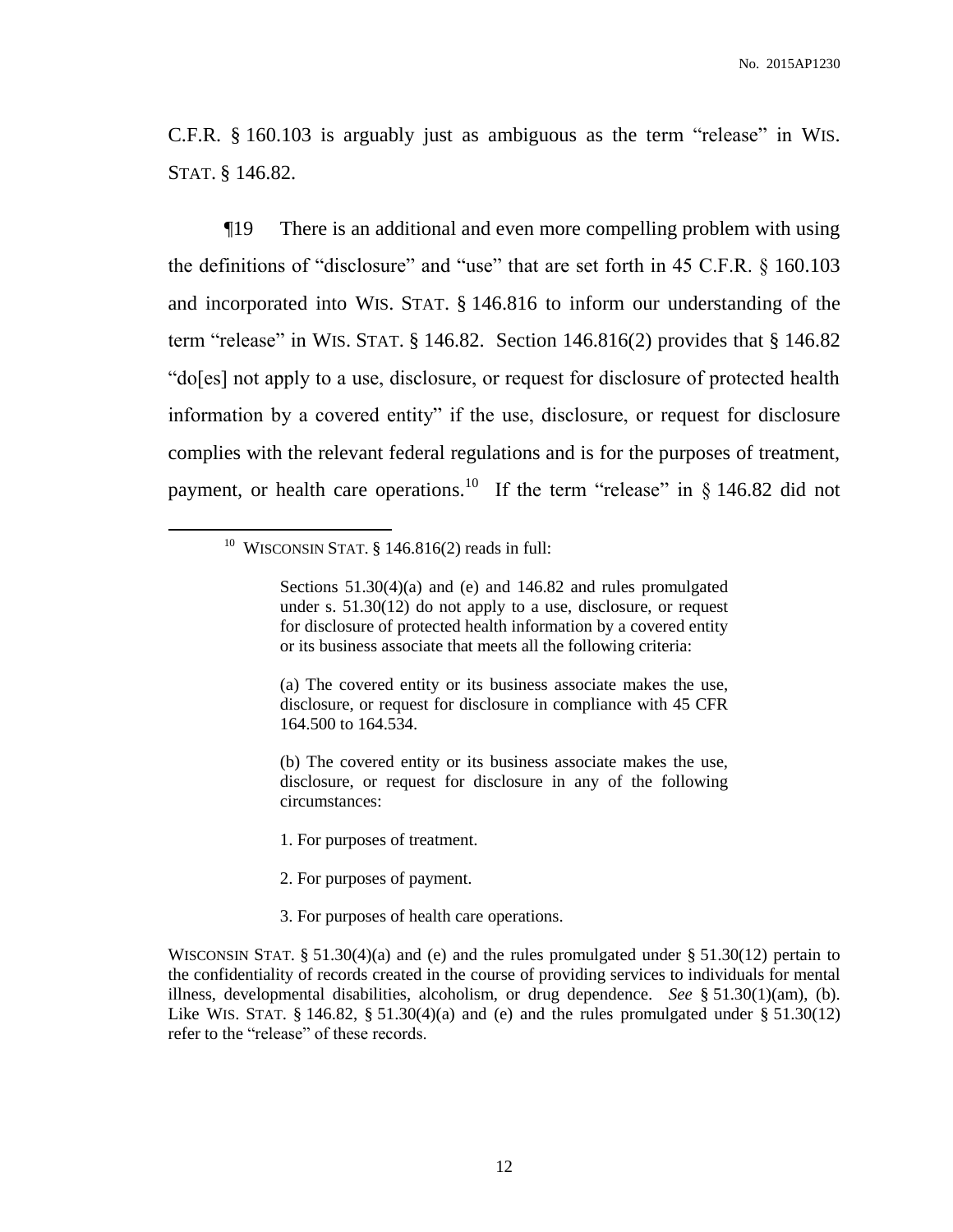include the mere "use" of protected health information within an organization holding the information, there would be no need for  $\S 146.816(2)$  to exempt certain "uses" of protected health information from § 146.82. This implies that the term "release" in § 146.82 encompasses both the "disclosure" and "use" of protected health information, as those terms are defined in § 146.816(1), because, if the converse were true, § 146.816(2)'s exemption of "uses" of protected health information from the requirements of § 146.82 would be superfluous.

¶20 As the preceding discussion shows, the interplay between WIS. STAT. § 146.816 and WIS. STAT. § 146.82 is not clear cut, and interpreting the statutes in context with one another yields more questions than answers. Thus, even after considering the definitions of "use" and "disclosure" in § 146.816, the meaning of the term "release" in § 146.82 remains unclear.

¶21 Nevertheless, we observe that statutes must be interpreted reasonably, in order to avoid absurd or unreasonable results. *See Kalal*, 271 Wis. 2d 633, ¶46. Here, interpreting WIS. STAT. § 146.82 to apply to the dissemination of patient health care records from the organization holding the records to its own employees would assuredly lead to unreasonable results.

¶22 Employees of health care organizations routinely access numerous patient health care records each day. If Wall were correct that WIS. STAT. § 146.82 applies each time an employee accesses a patient's health care records, giving rise to a private right of action against the employee, *see* WIS. STAT. § 146.84(1), health care employees would be liable not only for intentionally accessing patient health care records without informed consent or a valid purpose, but also for merely accidentally accessing a patient's records. Furthermore, when sued by a patient, possibly years after the fact, an employee would be faced with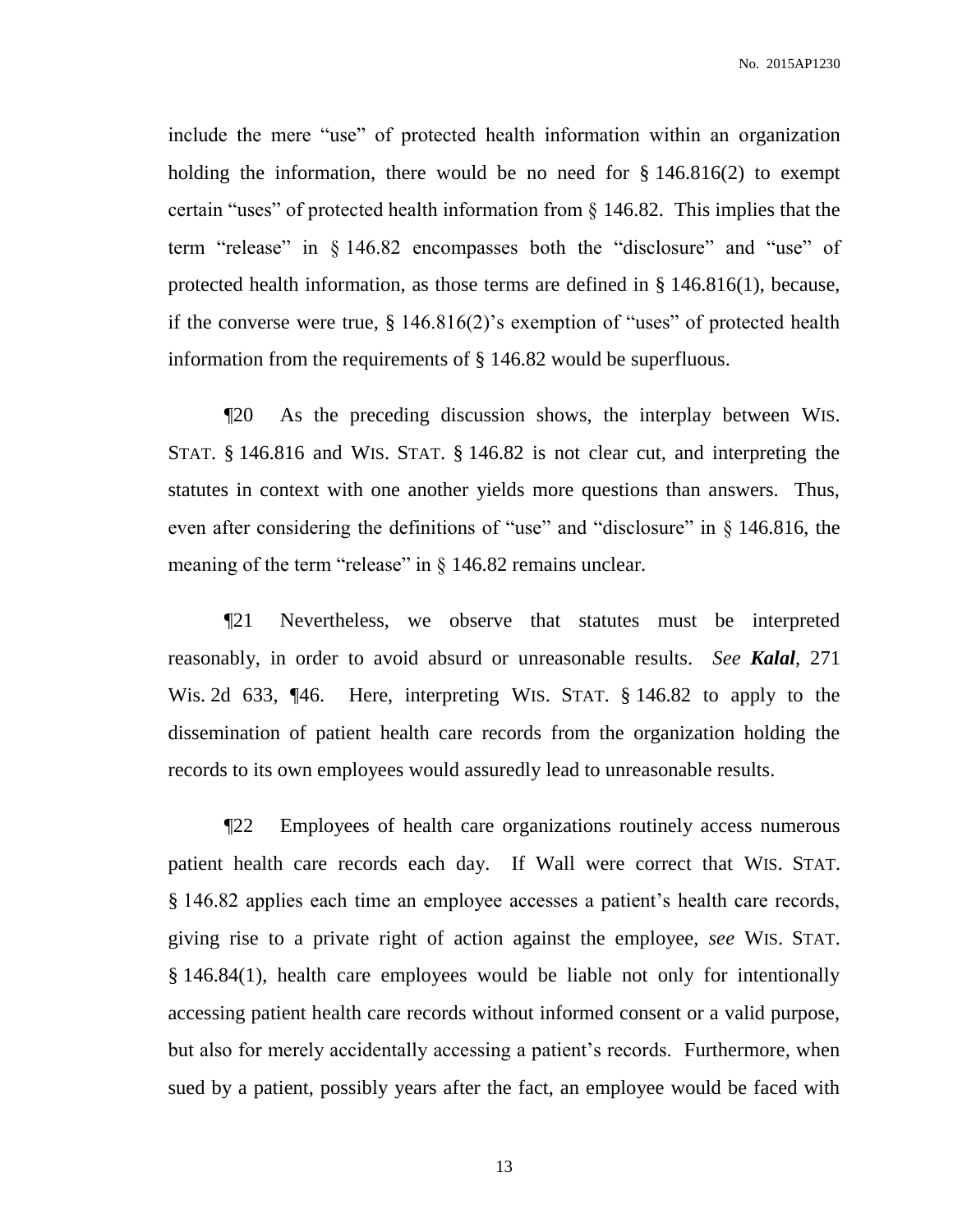the difficult, potentially impossible, task of proving why he or she accessed a particular patient record in order to show that the access fell within one of the permissible circumstances set forth in § 146.82(2). For these reasons, we agree with Pahl and Schimke that interpreting  $\S$  146.82 to apply to internal use of patient health care records would run the risk of entering into a field with "no sensible or just stopping point." *See Hoida, Inc. v. M&I Midstate Bank*, 2006 WI 69, ¶41, 291 Wis. 2d 283, 717 N.W.2d 17 (quoting *Colla v. Mandella*, 1 Wis. 2d 594, 599, 85 N.W.2d 345 (1957)).

¶23 Moreover, as a practical matter, if Wall's interpretation were correct, health care organizations would be forced to put in place systems that either verified an employee's access was permissible each time he or she tried to access a patient record or required the employee to document his or her reasons for accessing a record each time he or she did so. Simply put, Wall's interpretation would "place too unreasonable a burden" on health care organizations and their employees. *See id.* (quoting *Colla*, 1 Wis. 2d at 599). We cannot fathom that the legislature intended to impose that type of burden when it enacted WIS. STAT. § 146.82.

¶24 Wall complains that interpreting the term "release" in WIS. STAT. § 146.82 to include only the dissemination of information outside the entity holding patient health care records means that "employees can have unlimited access" to patient health care records, and a "violation only occurs when they tell someone else." Although we recognize Wall's concern about health care organizations' employees accessing patient records for illegitimate reasons, contrary to Wall's assertion, our opinion in this case does not give those employees carte blanche to access patient records for nefarious purposes without consequence. We merely hold that an employee's internal access to patient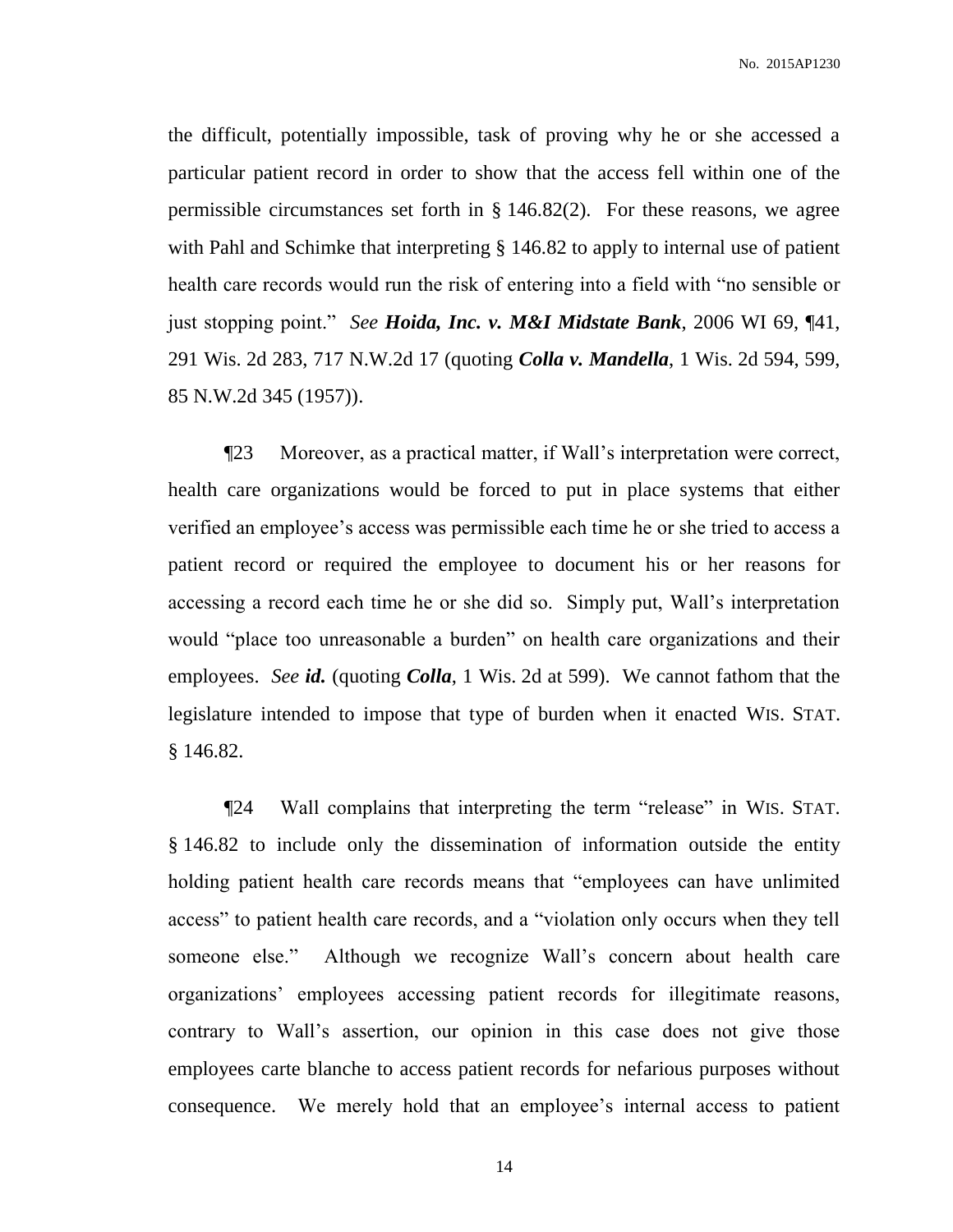records is not the type of conduct governed by § 146.82. Internal use of protected health information is, however, extensively regulated by HIPAA, which sets forth civil and criminal penalties for violations. *See* 42 U.S.C. § 1320d-5.

¶25 Admittedly, HIPAA does not create a private right of action for improper use of protected health information. *See Seaton v. Mayberg*, 610 F.3d 530, 533 (9th Cir. 2010); *Acara v. Banks*, 470 F.3d 569, 572 (5th Cir. 2006). However, that fact actually supports our interpretation, as it suggests the United States Congress was also concerned about the ramifications of imposing a private right of action for the wrongful dissemination of protected health information. If Wall believes a private right of action is warranted for the conduct at issue in this case, he should direct that argument to the legislature. Given the uncertainty created by the interaction between WIS. STAT. §§ 146.816 and 146.82, a legislative review of these statutes would likely be beneficial in any event.

¶26 For the reasons discussed above, we conclude WIS. STAT. § 146.82 does not apply when a health care organization's employee merely accesses a patient health care record, without disclosing any information from the record to anyone outside the organization. Because § 146.82 does not apply to the conduct at issue in this case, the circuit court properly dismissed Wall's claims against Pahl and Schimke.

#### **II. Wall's claim against Gundersen**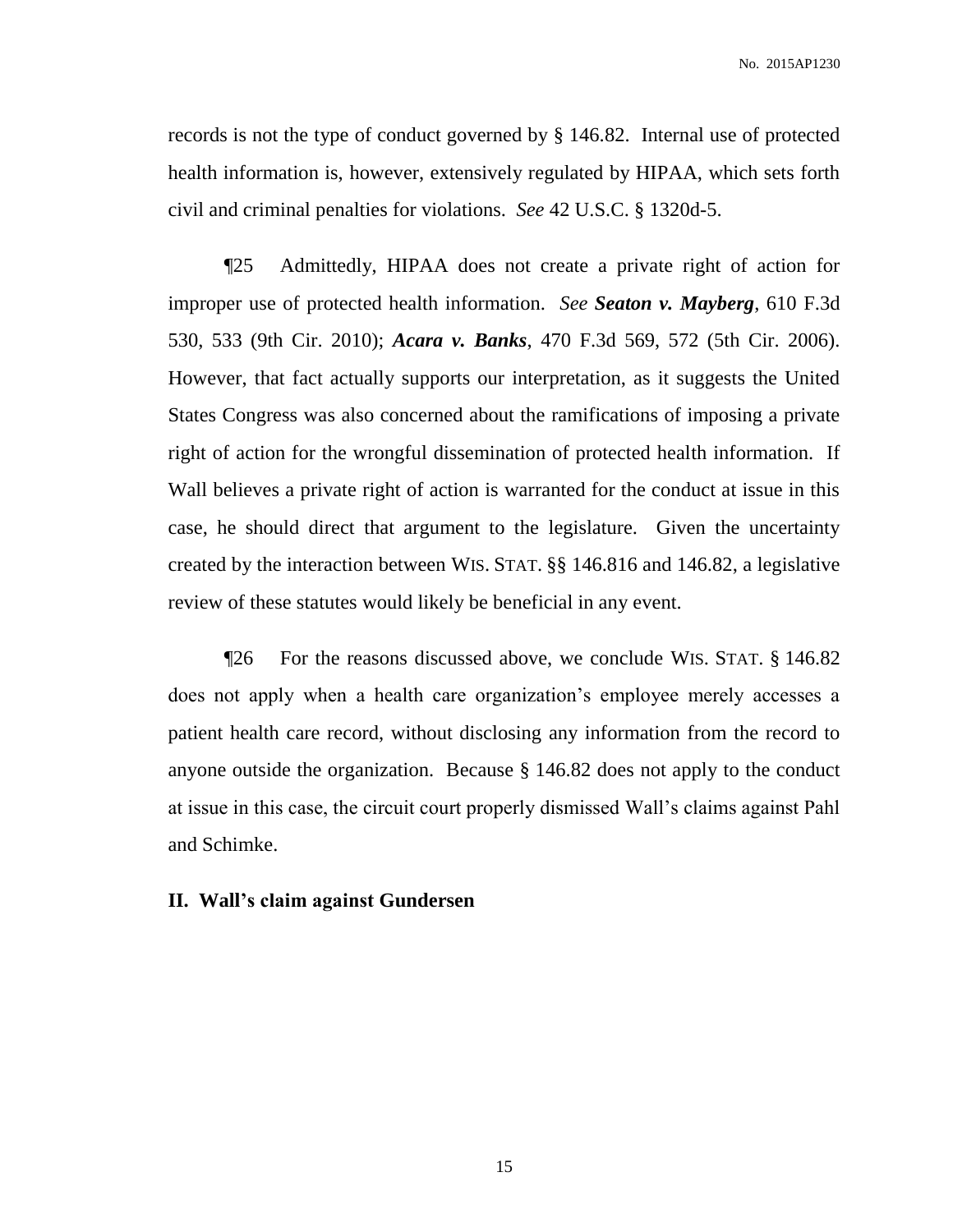¶27 The circuit court also properly dismissed Wall's claim against Gundersen.<sup>11</sup> Wall's complaint alleges that after Gundersen completed its investigation into why Pahl, Schimke, and a third employee accessed Wall's records and whether they had legal authorization to do so, it concealed the results of that investigation from Wall. The complaint therefore alleges Gundersen "blocked and hindered" Wall from investigating its employees' access to his records. The complaint asserts these acts violated WIS. STAT. § 146.83(4)(b), which provides that no person may "[c]onceal or withhold a patient health care record with intent to prevent or obstruct an investigation or prosecution or with intent to prevent its release to the patient .…"

¶28 Wall's claim against Gundersen fails because WIS. STAT. § 146.83(4)(b) clearly and unambiguously applies only to the concealment or withholding of "patient health care record[s]." As relevant here, the term "patient" health care records" means "all records related to the health of a patient prepared by or under the supervision of a health care provider[.]" WIS. STAT. § 146.81(4). This definition has three salient facets, for purposes of this case. First, a patient health care record must be a "record." The statutory definition does not encompass mere information that is not reduced to a record. *See State v. Straehler*, 2008 WI App 14, ¶¶19-20, 307 Wis. 2d 360, 745 N.W.2d 431 (holding that a nurse's verbal statements based on observations about a patient's condition were not patient health care records). Second, the record must have been prepared

 $\overline{a}$ 

<sup>&</sup>lt;sup>11</sup> Although we affirm the order dismissing Wall's claim against Gundersen, we do so for different reasons from those relied on by the circuit court. *See State v. Gribble*, 2001 WI App 227, ¶27 n.10, 248 Wis. 2d 409, 636 N.W.2d 488 ("[W]e may affirm a trial court's ruling on a question of law on a different ground than that relied on by the trial court.").